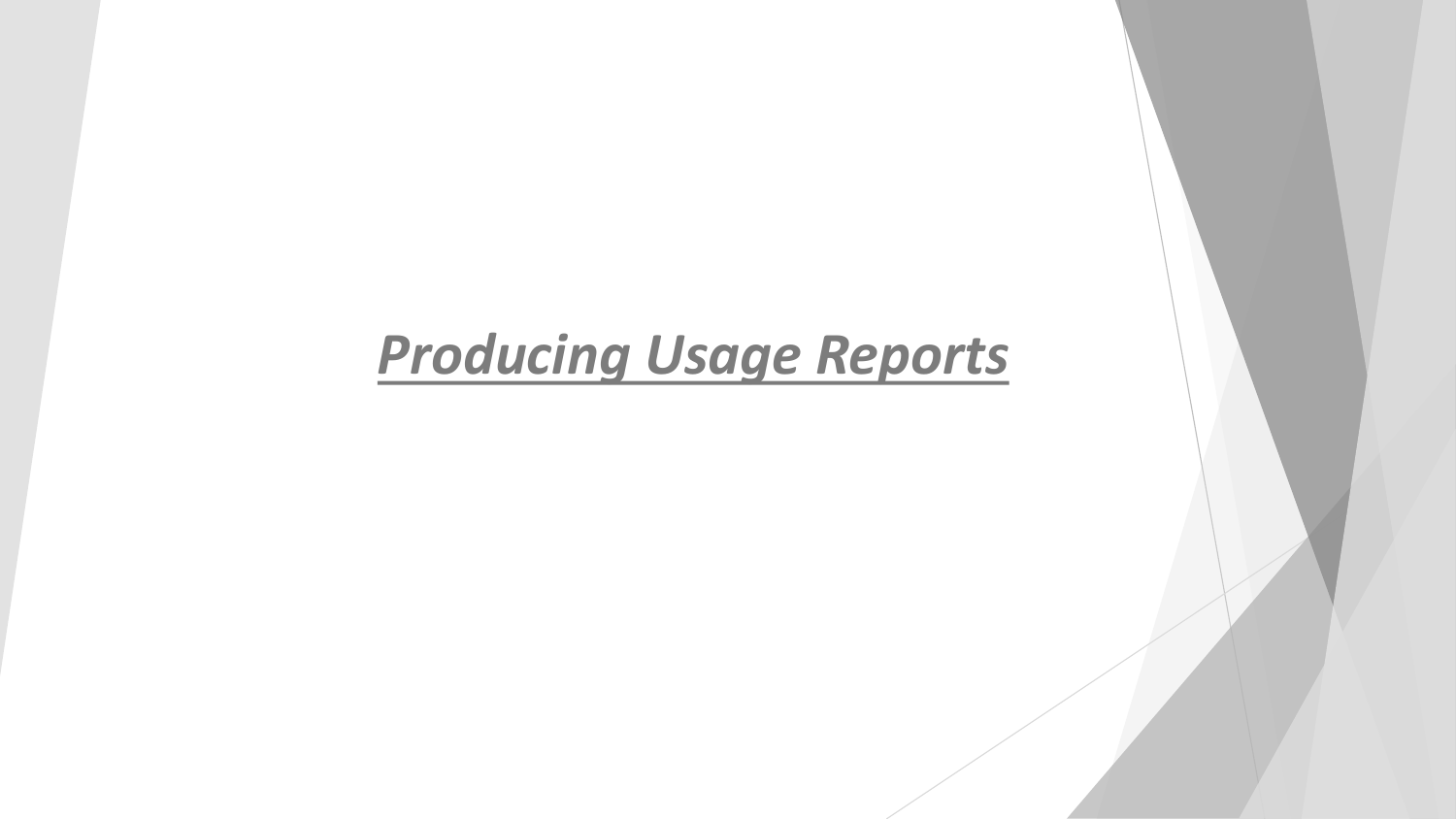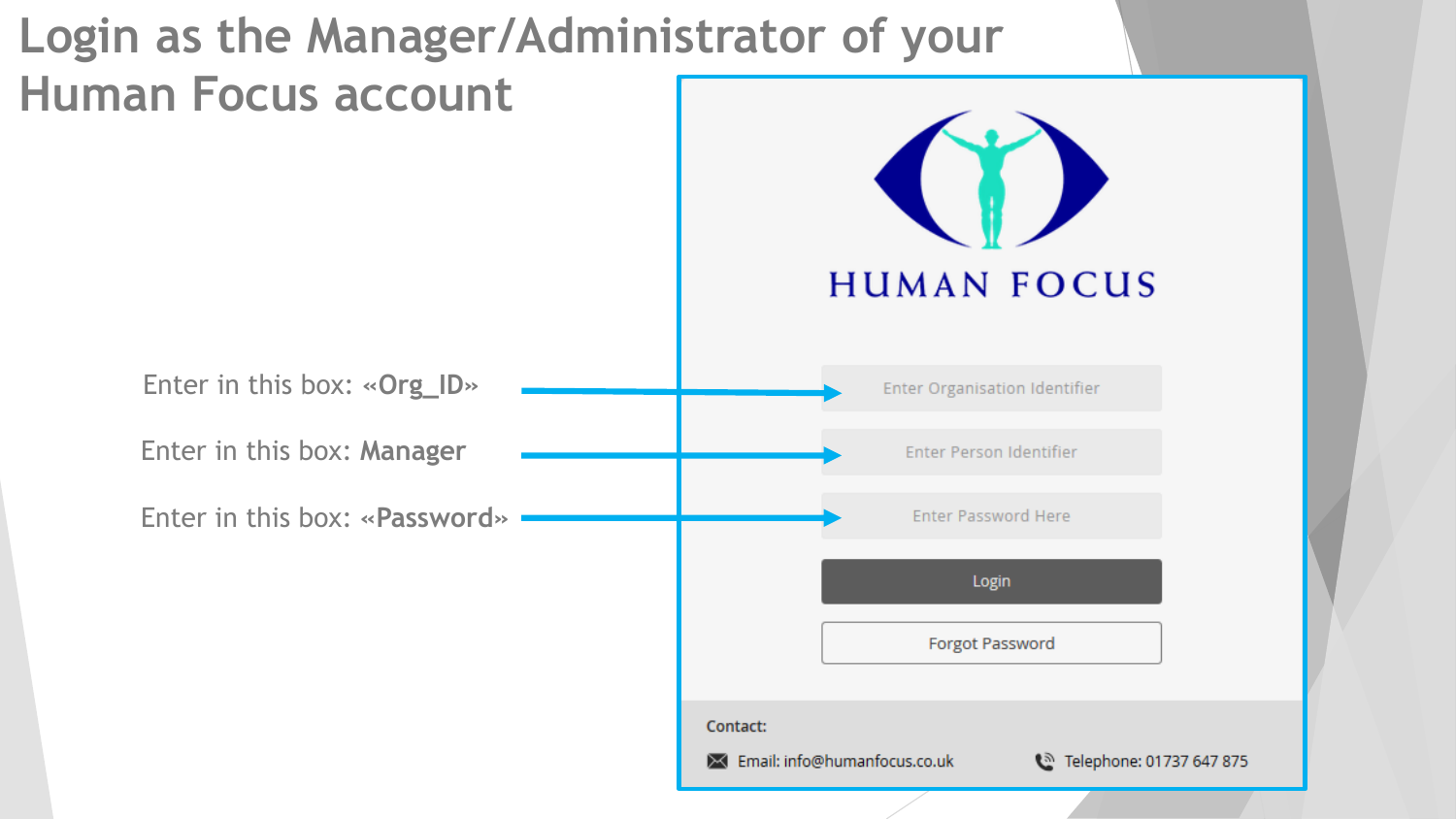## **Access HF History**

Home page. Click on Administration – Training Reports – HF History

|   | Home                         | <b>Training Results List Extract</b>                          |                                                                                               |                                                                                                                                                |                     |    |
|---|------------------------------|---------------------------------------------------------------|-----------------------------------------------------------------------------------------------|------------------------------------------------------------------------------------------------------------------------------------------------|---------------------|----|
| ∙ | <b>Training &amp; Guides</b> | <b>For Trainees from</b>                                      | The level of detail available is restricted during the working day, from 08:00 to 18:00.      |                                                                                                                                                |                     |    |
|   | My Results<br>$\ddot{}$      | $\mathbb{Z} \mathbb{Z}$<br><b>Selection and Sort Criteria</b> |                                                                                               | If you urgently require use of this page's download facility for greater levels of detail, please contact Human Focus who can do this for you. |                     |    |
| ❖ | Administration               | Filter Enabled V<br><b>Update Filter</b>                      | V No Display (Export only) :: Sorted by "<br><b>Store Settings</b>                            |                                                                                                                                                |                     |    |
|   | Dashboard                    |                                                               | Viewer Data: @ All: @ Movie Clips: @ Knowledge Test: @ Survey Response: @ RA Questionnaire :: | <b>Export to Spreadsheet</b>                                                                                                                   |                     |    |
|   | Trainees<br>$\ddot{}$        |                                                               | <b>Site Location</b>                                                                          | <b>Department Group</b>                                                                                                                        | <b>Training Set</b> |    |
|   |                              | <b>Group Selection</b>                                        | $\sim$                                                                                        | $\blacktriangledown$                                                                                                                           | ۰,<br>$\sim$        | H  |
|   | <b>Training Reports</b>      |                                                               | <b>Select Field</b>                                                                           | Select Type                                                                                                                                    | <b>Filter text</b>  |    |
|   | - HF by Trainee              | <b>Trainee Selection</b>                                      | Personal-Identifier <sup>O</sup> Trainee-AKA                                                  | Starts with @ Contains @ Ends with                                                                                                             |                     |    |
|   |                              | <b>CBT Selection</b>                                          | All CBT Packages                                                                              |                                                                                                                                                |                     |    |
|   | - HF History                 |                                                               | All Dates                                                                                     |                                                                                                                                                |                     |    |
|   | - All Iraining               | <b>Dates Selection</b><br><b>Toolkit Selection</b>            | All Toolkit                                                                                   |                                                                                                                                                |                     |    |
|   |                              | <b>Display Sort Order</b>                                     | Subsequent Levels<br><b>Top Level</b>                                                         |                                                                                                                                                |                     |    |
|   | - Training Matrix            |                                                               | Date - Time<br>×.<br>(none)                                                                   | $\blacktriangledown$<br>(none)                                                                                                                 | ∼∣<br>(none)        | l. |
|   | - DSE Assessments            | Display List Detail                                           | ◎ Grouping ◎ Trainee ◎ Overall ◎ Section ◎ Q and A ◎ External Certification                   |                                                                                                                                                |                     |    |
|   | <b>Trainee Search</b>        |                                                               |                                                                                               |                                                                                                                                                |                     |    |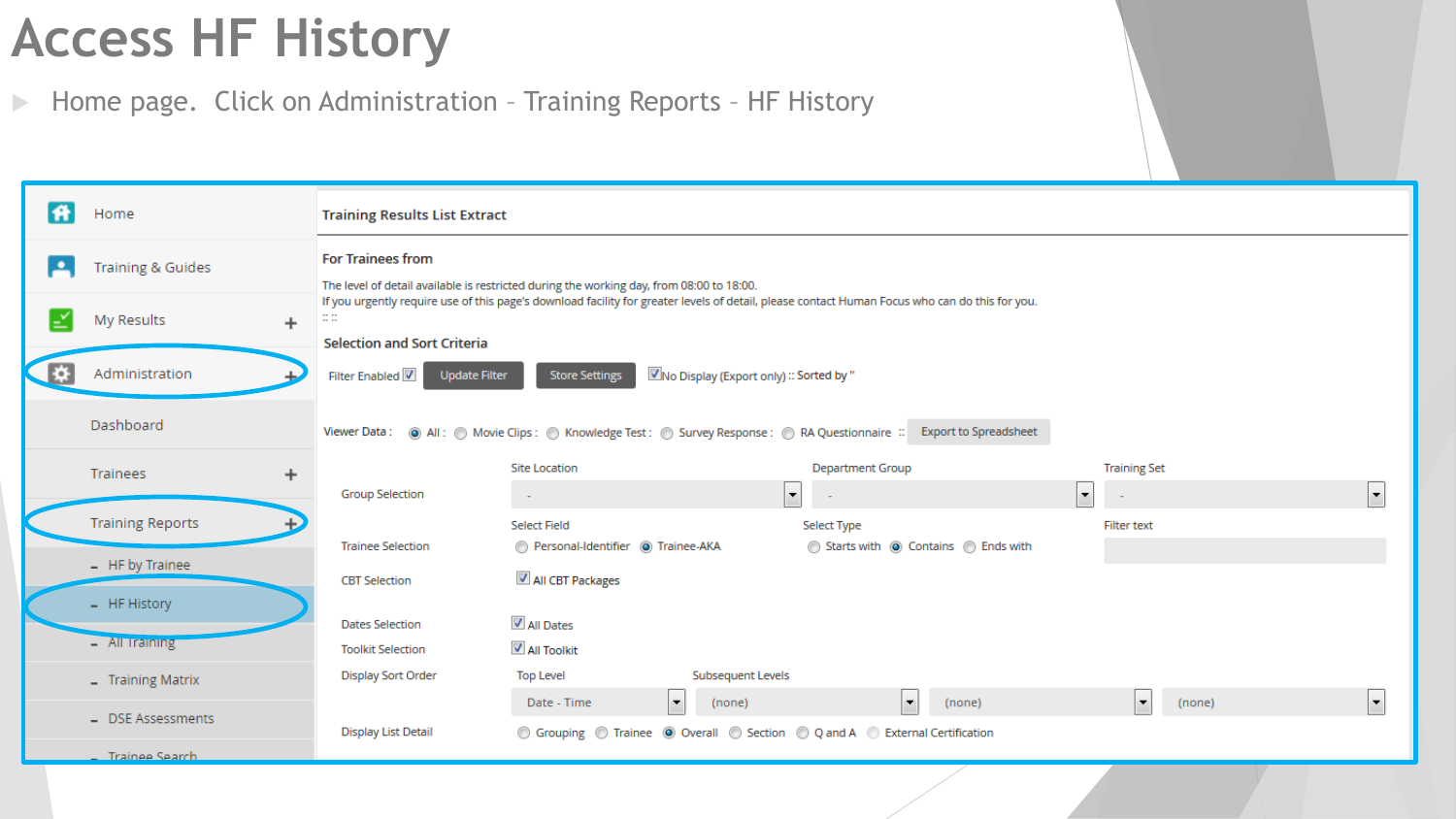Group Selection will allow you to pick a specific Site Location, Department, and/or Training Set.

|    | Home                         | <b>Training Results List Extract</b>                                                                                                                                                                                          |        |  |  |  |  |  |  |  |
|----|------------------------------|-------------------------------------------------------------------------------------------------------------------------------------------------------------------------------------------------------------------------------|--------|--|--|--|--|--|--|--|
|    | <b>Training &amp; Guides</b> | <b>For Trainees from</b><br>The level of detail available is restricted during the working day, from 08:00 to 18:00.                                                                                                          |        |  |  |  |  |  |  |  |
|    | My Results                   | If you urgently require use of this page's download facility for greater levels of detail please contact Human Focus who can do this for you.<br>$\mathbb{Z} \times \mathbb{Z}$<br>$^+$<br><b>Selection and Sort Criteria</b> |        |  |  |  |  |  |  |  |
| ÷. | Administration               | No Display (Expost only) :: Sorted by "<br>Filter Enabled V<br>$\pm$<br><b>Update Filter</b><br><b>Store Settings</b>                                                                                                         |        |  |  |  |  |  |  |  |
|    | Dashboard                    | Viewer Data: (a) All: (b) Movie Clips: (c) Knowledge Test: (c) Survey Response: (c) RA Questionnaire :: Export to Spreadsheet                                                                                                 |        |  |  |  |  |  |  |  |
|    | Trainees                     | <b>Department Group</b><br><b>Training Set</b><br><b>Site Location</b><br>+<br><b>Group Selection</b><br>$\overline{\phantom{a}}$<br>▾<br>$\sim$                                                                              |        |  |  |  |  |  |  |  |
|    | <b>Training Reports</b>      | $\pm$<br><b>Select Field</b><br>Select Type<br><b>Filter text</b><br>Personal-Identifier <sup>O</sup> Trainee-AKA<br>Starts with @ Contains @ Ends with<br><b>Trainee Selection</b>                                           |        |  |  |  |  |  |  |  |
|    | - HF by Trainee              | All CBT Packages<br><b>CBT</b> Selection                                                                                                                                                                                      |        |  |  |  |  |  |  |  |
|    | - HF History                 | √ All Dates<br><b>Dates Selection</b>                                                                                                                                                                                         |        |  |  |  |  |  |  |  |
|    | - All Training               | All Toolkit<br><b>Toolkit Selection</b>                                                                                                                                                                                       |        |  |  |  |  |  |  |  |
|    | - Training Matrix            | <b>Subsequent Levels</b><br><b>Display Sort Order</b><br><b>Top Level</b>                                                                                                                                                     |        |  |  |  |  |  |  |  |
|    | - DSE Assessments            | Date - Time<br>▾<br>(none)<br>(none)<br>$\overline{\phantom{a}}$<br>◎ Grouping ◎ Trainee ◎ Overall ◎ Section ◎ Q and A ◎ External Certification<br>Display List Detail                                                        | (none) |  |  |  |  |  |  |  |
|    | <b>Trainee Search</b>        |                                                                                                                                                                                                                               |        |  |  |  |  |  |  |  |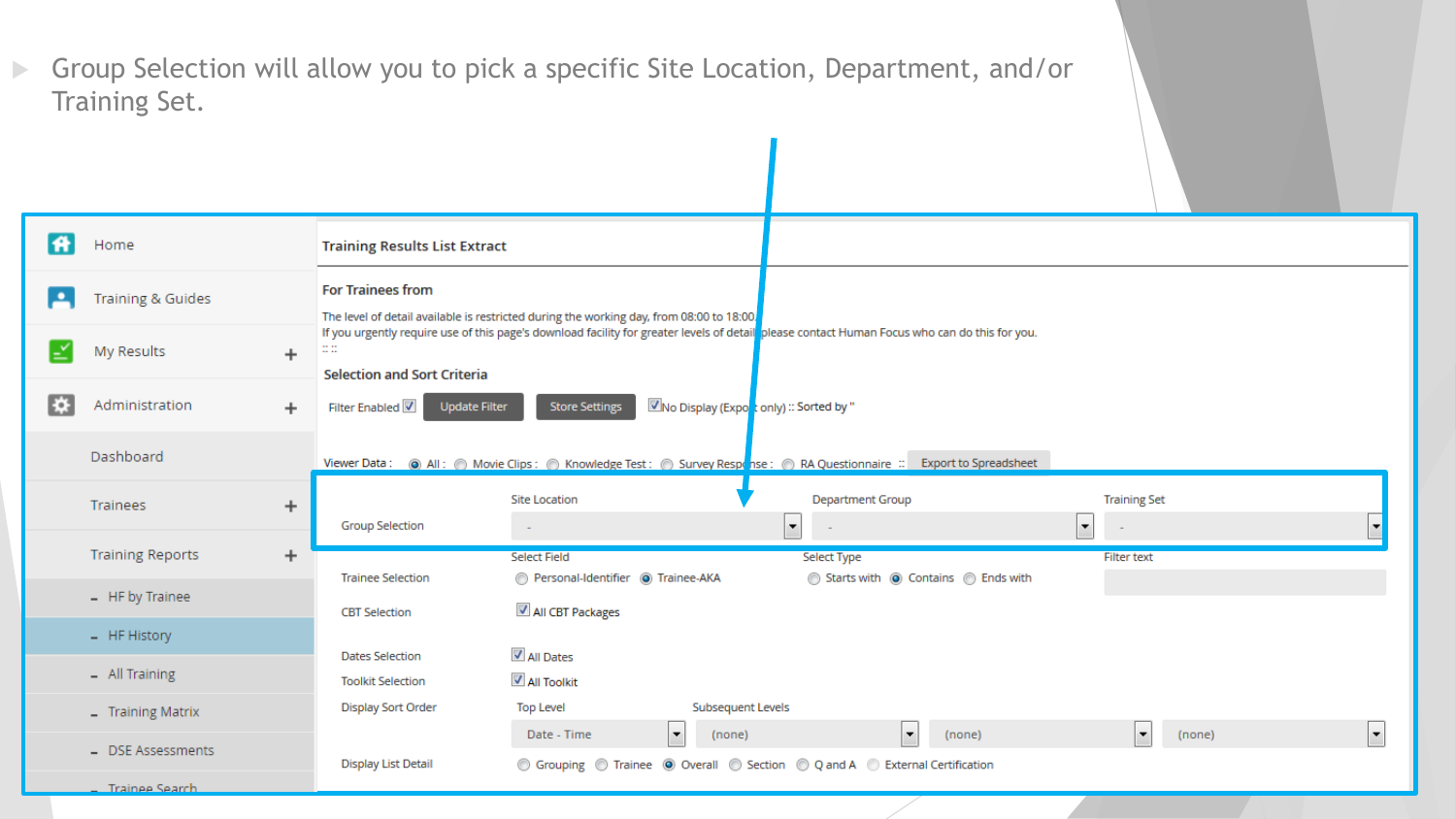Trainee selection - This will allow you to show a report on a specific employee by typing in details for the employees Person Identifier or Trainee AKA

| A  | Home                           |           | <b>Training Results List Extract</b>               |                                                                                                                                                                                                                            |                                                   |                                                 |                          |  |  |  |  |  |
|----|--------------------------------|-----------|----------------------------------------------------|----------------------------------------------------------------------------------------------------------------------------------------------------------------------------------------------------------------------------|---------------------------------------------------|-------------------------------------------------|--------------------------|--|--|--|--|--|
|    | <b>Training &amp; Guides</b>   |           | <b>For Trainees from</b>                           | The level of detail available is restricted during the working day, from 08:00 to 18:00,                                                                                                                                   |                                                   |                                                 |                          |  |  |  |  |  |
|    | My Results                     | $\ddot{}$ | $\mathbb{Z} \, \mathbb{Z}$                         | If you urgently require use of this page's download facility for greater levels of detail, lease contact Human Focus who can do this for you.<br><b>Selection and Sort Criteria</b>                                        |                                                   |                                                 |                          |  |  |  |  |  |
| ¦⊅ | Administration                 | $\pm$     | Filter Enabled V                                   | V No Display (Export only) & Sorted by "<br><b>Update Filter</b><br><b>Store Settings</b><br>Viewer Data: (a) All: (b) Movie Clips: (c) Knowledge Test: (c) Survey Response: (c) RA Questionnaire :: Export to Spreadsheet |                                                   |                                                 |                          |  |  |  |  |  |
|    | Dashboard                      |           |                                                    |                                                                                                                                                                                                                            |                                                   |                                                 |                          |  |  |  |  |  |
|    | Trainees                       | $\ddot{}$ | <b>Group Selection</b>                             | <b>Site Location</b>                                                                                                                                                                                                       | De artment Group<br>$\mathbf{F}$                  | <b>Training Set</b><br>$\overline{\phantom{a}}$ | $\cdot$                  |  |  |  |  |  |
|    | <b>Training Reports</b>        | $\pm$     | <b>Trainee Selection</b>                           | <b>Select Field</b><br>Personal-Identifier <sup>O</sup> Trainee-AKA                                                                                                                                                        | Select Type<br>Starts with @ Contains @ Ends with | <b>Filter text</b>                              |                          |  |  |  |  |  |
|    | - HF by Trainee                |           | <b>CBT Selection</b>                               | All CBT Packages                                                                                                                                                                                                           |                                                   |                                                 |                          |  |  |  |  |  |
|    | - HF History                   |           |                                                    |                                                                                                                                                                                                                            |                                                   |                                                 |                          |  |  |  |  |  |
|    | - All Training                 |           | <b>Dates Selection</b><br><b>Toolkit Selection</b> | √ All Dates<br>All Toolkit                                                                                                                                                                                                 |                                                   |                                                 |                          |  |  |  |  |  |
|    | $\overline{-}$ Training Matrix |           | <b>Display Sort Order</b>                          | <b>Top Level</b><br>Subsequent Levels                                                                                                                                                                                      |                                                   |                                                 |                          |  |  |  |  |  |
|    | - DSE Assessments              |           | <b>Display List Detail</b>                         | Date - Time<br>▾<br>(none)<br>◎ Grouping ◎ Trainee ◎ Overall ◎ Section ◎ Q and A ◎ External Certification                                                                                                                  | ▾<br>(none)                                       | (none)<br>$\blacksquare$                        | $\overline{\phantom{a}}$ |  |  |  |  |  |
|    | Trainee Search                 |           |                                                    |                                                                                                                                                                                                                            |                                                   |                                                 |                          |  |  |  |  |  |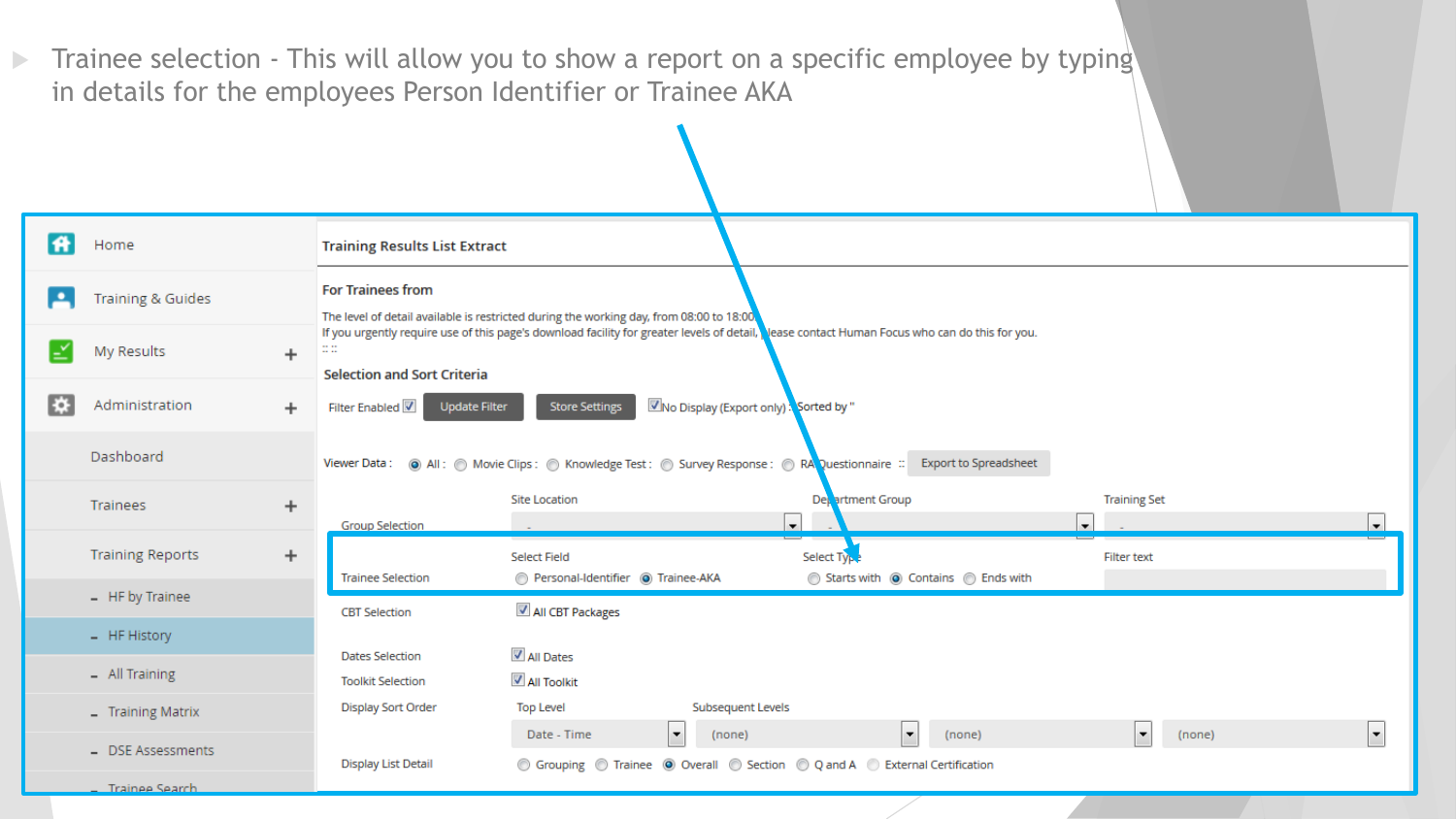CBT Selection - If you unclick the "CBT Selection" option you are able to select a specific course by number. Leaving the tick box highlighted will show all training modules.

|   | Home                                 | <b>Training Results List Extract</b>               |                                                                                                                                               |    |  |  |  |  |  |  |
|---|--------------------------------------|----------------------------------------------------|-----------------------------------------------------------------------------------------------------------------------------------------------|----|--|--|--|--|--|--|
|   | <b>Training &amp; Guides</b>         | <b>For Trainees from</b>                           | The level of detail available is restricted during the working day, from 08:00 to 18:00.                                                      |    |  |  |  |  |  |  |
|   | My Results<br>$\ddot{}$              | HH.<br><b>Selection and Sort Criteria</b>          | If you urgently require use of this page's download facility for greate levels of detail, please contact Human Focus who can do this for you. |    |  |  |  |  |  |  |
| ÷ | Administration<br>$\pm$              | Filter Enabled V<br><b>Update Filter</b>           | No Displa (Export only) :: Sorted by "<br><b>Store Settings</b>                                                                               |    |  |  |  |  |  |  |
|   | Dashboard                            |                                                    | Viewer Data: (a) All: (b) Movie Clips: (c) Knowledge Test: (c) Survey Resparse: (c) RA Questionnaire :: Export to Spreadsheet                 |    |  |  |  |  |  |  |
|   | Trainees<br>$\ddot{}$                | <b>Group Selection</b>                             | Department Group<br><b>Training Set</b><br><b>Site Location</b><br>÷<br>$\sim$                                                                | l. |  |  |  |  |  |  |
|   | <b>Training Reports</b><br>$\ddot{}$ |                                                    | Select Field<br>Select Type<br>Filter text                                                                                                    |    |  |  |  |  |  |  |
|   | - HF by Trainee                      | <b>Trainee Selection</b><br><b>CBT</b> Selection   | Personal-Identifier <sup>O</sup> Trainee-AKA<br>Starts with @ Contains @ Ends with<br>All CBT Packages                                        |    |  |  |  |  |  |  |
|   | - HF History                         |                                                    |                                                                                                                                               |    |  |  |  |  |  |  |
|   | - All Training                       | <b>Dates Selection</b><br><b>Toolkit Selection</b> | All Dates<br>All Toolkit                                                                                                                      |    |  |  |  |  |  |  |
|   | - Training Matrix                    | <b>Display Sort Order</b>                          | <b>Subsequent Levels</b><br><b>Top Level</b>                                                                                                  |    |  |  |  |  |  |  |
|   | - DSE Assessments                    | Display List Detail                                | Date - Time<br>(none)<br>(none)<br>(none)<br>×.<br>▼<br>◎ Grouping ◎ Trainee ◎ Overall ◎ Section ◎ Q and A ◎ External Certification           |    |  |  |  |  |  |  |
|   | . Trainee Search                     |                                                    |                                                                                                                                               |    |  |  |  |  |  |  |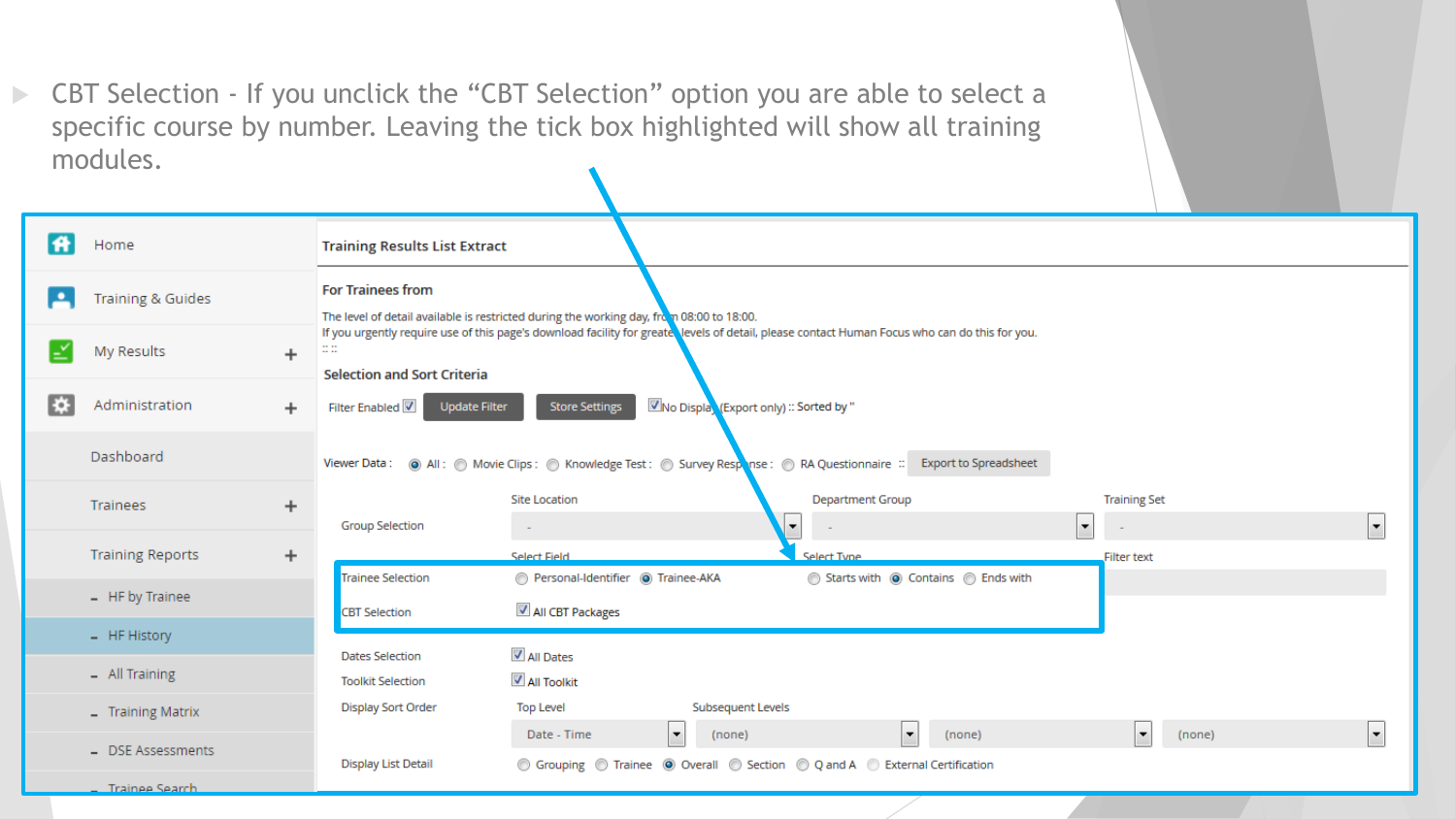Date Selection - you are able to pick a specific date range. Click in the start date box and a calendar will appear. Select you date i.e. Thu 14 Oct 2014. Then select a finish date in the same way.

|    | Home                                 | $\mathbb{Z} \times \mathbb{Z}$     | The level of detail available is restricted during the working day, from 08:00 to 18:00. | If you urgently require use of this page's download facility for greater levels of detail, please contact Human Focus who can do this for you. |                              |                                |   |  |  |  |  |  |  |
|----|--------------------------------------|------------------------------------|------------------------------------------------------------------------------------------|------------------------------------------------------------------------------------------------------------------------------------------------|------------------------------|--------------------------------|---|--|--|--|--|--|--|
|    | <b>Training &amp; Guides</b>         | <b>Selection and Sort Criteria</b> | Update Filter<br><b>Store Settings</b><br>Mo Display (Export only) :: Sorted by "        |                                                                                                                                                |                              |                                |   |  |  |  |  |  |  |
|    | My Results<br>$\ddot{}$              | Filter Enabled V                   |                                                                                          |                                                                                                                                                |                              |                                |   |  |  |  |  |  |  |
| F. | Administration<br>$\ddot{}$          |                                    | <b>Site Location</b>                                                                     | Viewer Data : (a) All : (b) Movie Clips : (c) Knowledge Tes : (c) Survey Response : (c) RA Questionnaire ::<br><b>Department Group</b>         | <b>Export to Spreadsheet</b> | <b>Training Set</b>            |   |  |  |  |  |  |  |
|    | Dashboard                            | <b>Group Selection</b>             | Кb,                                                                                      | <b>March, 2017</b><br>Su Mo Tu We Th Fr Sa                                                                                                     | ▾                            | $\sim 100$                     |   |  |  |  |  |  |  |
|    | Trainees<br>$\ddot{}$                | <b>Trainee Selection</b>           | <b>Select Field</b><br>Personal-Identifier (a) Trind                                     | 26 27 28 1 2 3 4<br>5 6 7 8 9 10 11<br>12 13 14 15 16 17 18                                                                                    | ains <b>C</b> Ends with      | <b>Filter text</b>             |   |  |  |  |  |  |  |
|    | <b>Training Reports</b><br>$\ddot{}$ | <b>CBT</b> Selection               | All CBT Packages                                                                         | 19 20 21 22 23 24 25<br>26 27 28 29 30 31 1<br>2 3 4 5 6 7 8                                                                                   | Month:                       | Year:                          |   |  |  |  |  |  |  |
|    | - HF by Trainee                      | <b>Dates Selection</b>             | All Dates                                                                                |                                                                                                                                                | (other)                      | $\left  \cdot \right $<br>2001 |   |  |  |  |  |  |  |
|    | - HF History                         |                                    | Difference : $\bigcirc$ Day : $\bigcirc$ Week : $\bigcirc$ ,                             | Today: March 17, 2017                                                                                                                          | 3 Year                       |                                |   |  |  |  |  |  |  |
|    | - All Training                       |                                    | <b>Start Date</b><br><b>Finish Date</b>                                                  | 17-Mar-2017                                                                                                                                    |                              |                                |   |  |  |  |  |  |  |
|    | $-$ Training Matrix                  | <b>NUMBER CONT</b>                 | <b>ESTADE LOUINIL</b>                                                                    |                                                                                                                                                |                              |                                |   |  |  |  |  |  |  |
|    | - DSE Assessments                    | <b>Display Sort Order</b>          | <b>Top Level</b><br>Date - Time                                                          | Subsequent Levels<br>$\blacktriangledown$<br>$\overline{\phantom{a}}$                                                                          |                              | $\blacktriangledown$<br>(none) | H |  |  |  |  |  |  |
|    | <b>Trainee Search</b>                |                                    |                                                                                          | (none)                                                                                                                                         | (none)                       |                                |   |  |  |  |  |  |  |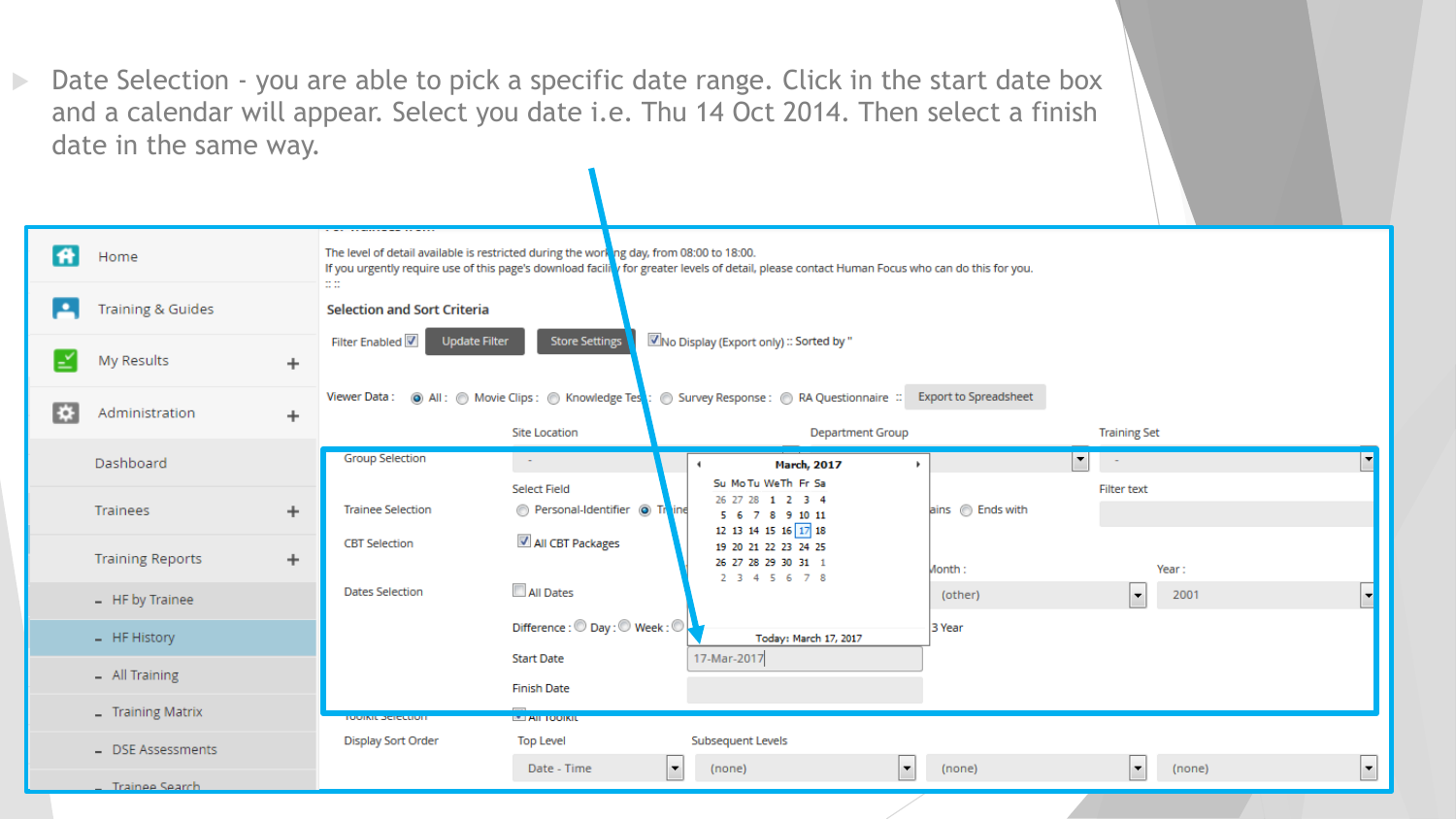Toolkit Selection - You can filter by toolkit so that only programmes in the selected toolkit show in the report.

|   | Home                         | <b>Training Results List Ex tract</b>                                  |                                                                                                                                                |                                                   |                                                 |                          |
|---|------------------------------|------------------------------------------------------------------------|------------------------------------------------------------------------------------------------------------------------------------------------|---------------------------------------------------|-------------------------------------------------|--------------------------|
|   | <b>Training &amp; Guides</b> | <b>For Trainees from</b>                                               | The level of detail available is restricted during the working day, from 08:00 to 18:00.                                                       |                                                   |                                                 |                          |
|   | My Results                   | $\mathbb{Z} \, \mathbb{Z}$<br>$\ddot{}$<br>Selection and Sort Crite ia | If you urgently require use of this page's download facility for greater levels of detail, please contact Human Focus who can do this for you. |                                                   |                                                 |                          |
| Đ | Administration               | Filter Enabled V<br>Updat<br>$+$<br>Filter                             | <b>Store Settings</b><br>No Display (Export only) :: Sorted by "                                                                               |                                                   |                                                 |                          |
|   | Dashboard                    |                                                                        | Viewer Data: @ All: @ Aovie Clips: @ Knowledge Test: @ Survey Response: @ RA Questionnaire :: Export to Spreadsheet                            |                                                   |                                                 |                          |
|   | Trainees                     | $\ddot{}$<br><b>Group Selection</b>                                    | <b>Site Location</b><br>$\sim$                                                                                                                 | <b>Department Group</b><br>×.                     | <b>Training Set</b><br>$\overline{\phantom{a}}$ | $\overline{\phantom{a}}$ |
|   | <b>Training Reports</b>      | $\ddot{}$<br><b>Trainee Selection</b>                                  | <b>Select Field</b><br>Personal-Identifier @ Trainee-AKA                                                                                       | Select Type<br>Starts with @ Contains @ Ends with | <b>Filter text</b>                              |                          |
|   | - HF by Trainee              | <b>CBT</b> Selection                                                   | All CBT Packages                                                                                                                               |                                                   |                                                 |                          |
|   | - HF History                 |                                                                        |                                                                                                                                                |                                                   |                                                 |                          |
|   | - All Training               | <b>Dates Selection</b><br><b>Toolkit Selection</b>                     | All Dates<br>All Toolkit                                                                                                                       |                                                   |                                                 |                          |
|   | - Training Matrix            | <b>Display Sort Order</b>                                              | <b>Subsequent Levels</b><br><b>Top Level</b>                                                                                                   |                                                   |                                                 |                          |
|   | - DSE Assessments            | Display List Detail                                                    | ×<br>Date - Time<br>(none)<br>◎ Grouping ◎ Trainee ◎ Overall ◎ Section ◎ Q and A ◎ External Certification                                      | $\blacktriangledown$<br>(none)                    | (none)<br>▾┆                                    | $\blacktriangledown$     |
|   | Trainee Search               |                                                                        |                                                                                                                                                |                                                   |                                                 |                          |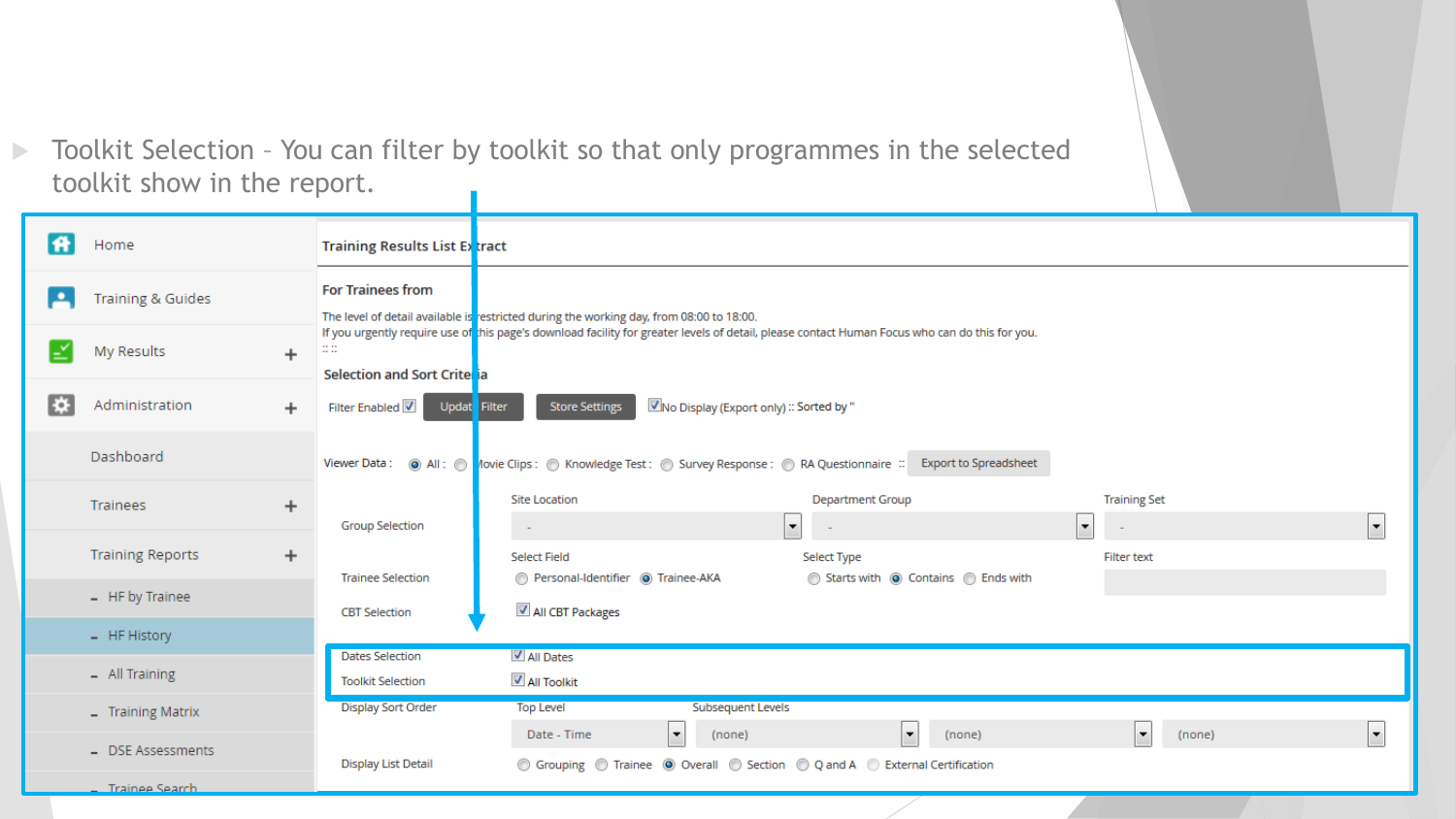**Display Sort Order - you are able to choose what order you wish to view the information.** This is defaulted to "Date - Time" which will show the report in date order of newest to oldest

|    | Home                         |           | <b>Training Results List Extract</b>                                 |                                                                                                                                                |                          |                                    |                              |                                    |  |                          |  |  |
|----|------------------------------|-----------|----------------------------------------------------------------------|------------------------------------------------------------------------------------------------------------------------------------------------|--------------------------|------------------------------------|------------------------------|------------------------------------|--|--------------------------|--|--|
| Р  | <b>Training &amp; Guides</b> |           | <b>For Trainees from</b>                                             | The level of detail available is restricted during the working day, from 08:00 to 18:00.                                                       |                          |                                    |                              |                                    |  |                          |  |  |
|    | My Results                   | $\ddot{}$ | $\mathbb{Z} \times \mathbb{Z}$<br><b>Selection and Sort Criteria</b> | If you urgently require use of this page's download facility for greater lovels of detail, please contact Human Focus who can do this for you. |                          |                                    |                              |                                    |  |                          |  |  |
| P. | Administration               | $+$       | Filter Enabled V                                                     | V No Display ( <mark>A</mark> port only) :: Sorted by "<br><b>Update Filter</b><br><b>Store Settings</b>                                       |                          |                                    |                              |                                    |  |                          |  |  |
|    | Dashboard                    |           |                                                                      | Viewer Data: @ All: @ Movie Clips: @ Knowledge Test: @ Survey Respons                                                                          |                          | RA Questionnaire:                  | <b>Export to Spreadsheet</b> |                                    |  |                          |  |  |
|    | Trainees                     | +         | <b>Group Selection</b>                                               | <b>Site Location</b>                                                                                                                           |                          | <b>Department Group</b>            |                              | <b>Training Set</b><br>۰           |  | $\overline{\phantom{a}}$ |  |  |
|    | <b>Training Reports</b>      | $\ddot{}$ |                                                                      | $\sim$<br><b>Select Field</b>                                                                                                                  |                          | Se, et Type                        |                              | <b>Filter text</b>                 |  |                          |  |  |
|    | - HF by Trainee              |           | <b>Trainee Selection</b><br><b>CBT Selection</b>                     | Personal-Identifier <sup>O</sup> Trainee-AKA<br>All CBT Packages                                                                               |                          | starts with @ Contains @ Ends with |                              |                                    |  |                          |  |  |
|    | - HF History                 |           | <b>Dates Selection</b>                                               | All Dates                                                                                                                                      |                          |                                    |                              |                                    |  |                          |  |  |
|    | - All Training               |           | <b>COMMERCIAL CONTRACTOR</b>                                         | <b>CONTINUES OF A STATE</b>                                                                                                                    |                          |                                    |                              |                                    |  |                          |  |  |
|    | - Training Matrix            |           | <b>Display Sort Order</b>                                            | <b>Top Level</b>                                                                                                                               | <b>Subsequent Levels</b> |                                    |                              |                                    |  |                          |  |  |
|    | - DSE Assessments            |           |                                                                      | Date - Time<br>×                                                                                                                               | (none)                   | $\blacktriangledown$               | (none)                       | (none)<br>$\vert \mathbf{v} \vert$ |  |                          |  |  |
|    | <b>Trainee Search</b>        |           | <b>Display List Detail</b>                                           | Grouping trainee of Overall to Section to Q and A to External Certification                                                                    |                          |                                    |                              |                                    |  |                          |  |  |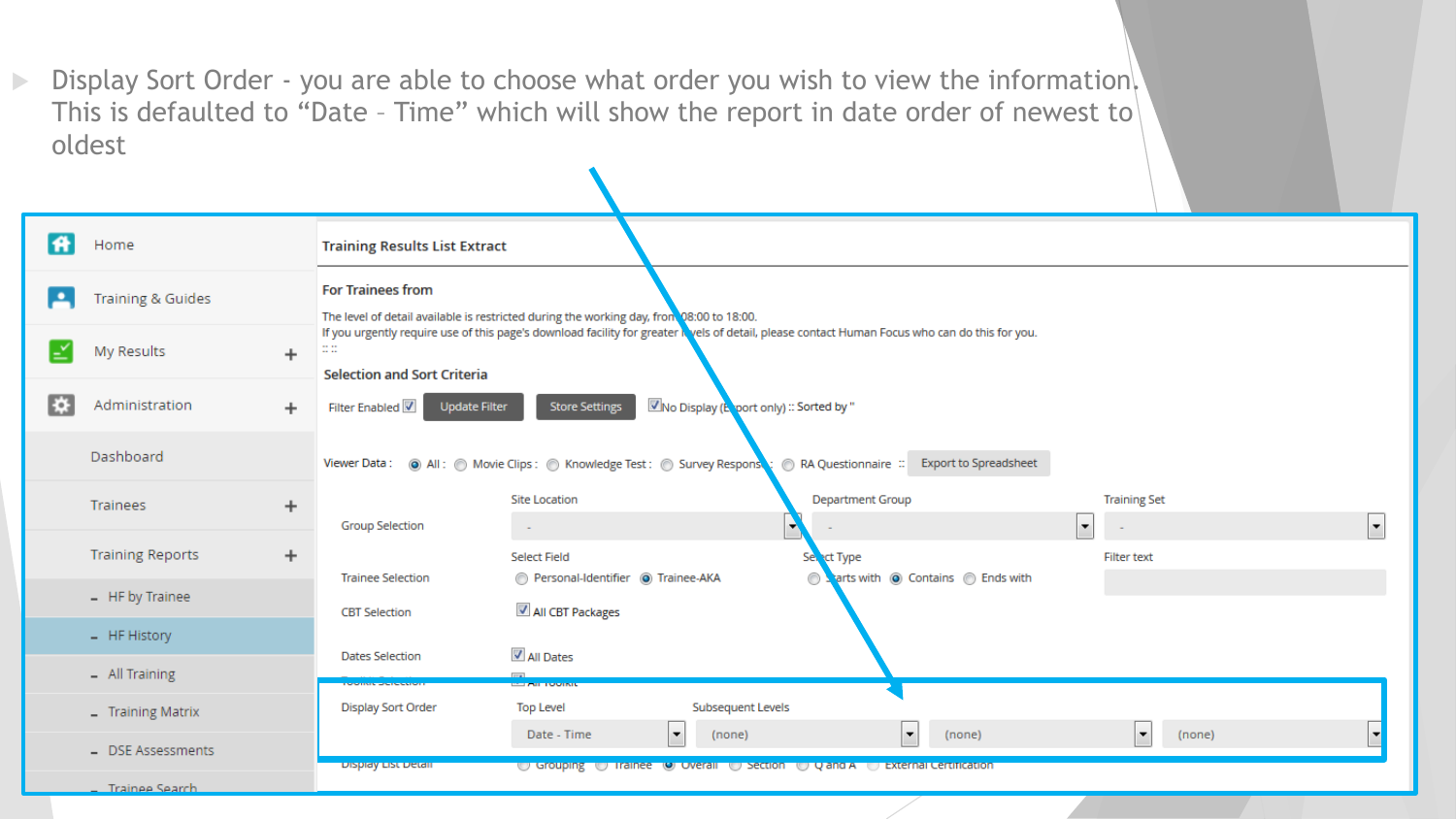## Display List Detail - needs to be changed from Trainees to Overall

 $\mathcal{L}_{\mathcal{A}}$ 

| $\bigoplus$   | Home                                 | <b>Training Results List Extract</b>                                                                                 |                                                                                                                                                |                                                          |
|---------------|--------------------------------------|----------------------------------------------------------------------------------------------------------------------|------------------------------------------------------------------------------------------------------------------------------------------------|----------------------------------------------------------|
| ₽             | <b>Training &amp; Guides</b>         | <b>For Trainees from</b><br>The level of detail available is restricted during the working day, from 08:00 to 18:00. |                                                                                                                                                |                                                          |
|               | My Results<br>$\ddot{}$              | $\mathbb{Z} \times$<br><b>Selection and Sort Criteria</b>                                                            | If you urgently require use of this page's downlo d facility for greater levels of detail, please contact Human Focus who can do this for you. |                                                          |
| $\ddot{\phi}$ | Administration<br>$\ddot{}$          | Filter Enabled V<br>Update Filter                                                                                    | Mo Display (Export only) :: Sorted by "<br>Store settings                                                                                      |                                                          |
|               | Dashboard                            |                                                                                                                      | Viewer Data: @ All: @ Movie Clips: @ Kno Wedge Test: @ Survey Response: @ RA Questionnaire :: Export to Spreadsheet                            |                                                          |
|               | Trainees<br>$\ddot{}$                | <b>Site Location</b><br><b>Group Selection</b><br>$\sim$                                                             | <b>Department Group</b><br>۰.                                                                                                                  | <b>Training Set</b><br>$\ddot{\phantom{1}}$<br>$\bullet$ |
|               | <b>Training Reports</b><br>$\ddot{}$ | <b>Select Field</b><br><b>Trainee Selection</b>                                                                      | Select Type<br>Personal-Id ntifier <sup>O</sup> Trainee-AKA<br>Starts with @ Contains @ Ends with                                              | <b>Filter text</b>                                       |
|               | - HF by Trainee                      | <b>CBT Selection</b>                                                                                                 | All CBT Pack ges                                                                                                                               |                                                          |
|               | - HF History                         |                                                                                                                      |                                                                                                                                                |                                                          |
|               | - All Training                       | All Dates<br><b>Dates Selection</b><br>All Toolkit<br><b>Toolkit Selection</b>                                       |                                                                                                                                                |                                                          |
|               | - Training Matrix                    | <b>Display Sort Order</b><br><b>Top Level</b>                                                                        | Subsequent Levels                                                                                                                              |                                                          |
|               | - DSE Assessments                    | <b>Display List Detail</b>                                                                                           | <b>Tarat</b><br>◎ Grouping ◎ Trainee ◎ Overall ◎ Section ◎ Q and A ◎ External Certification                                                    | $\vert$ –<br>۰<br>(none)                                 |
|               | Trainee Search                       |                                                                                                                      |                                                                                                                                                |                                                          |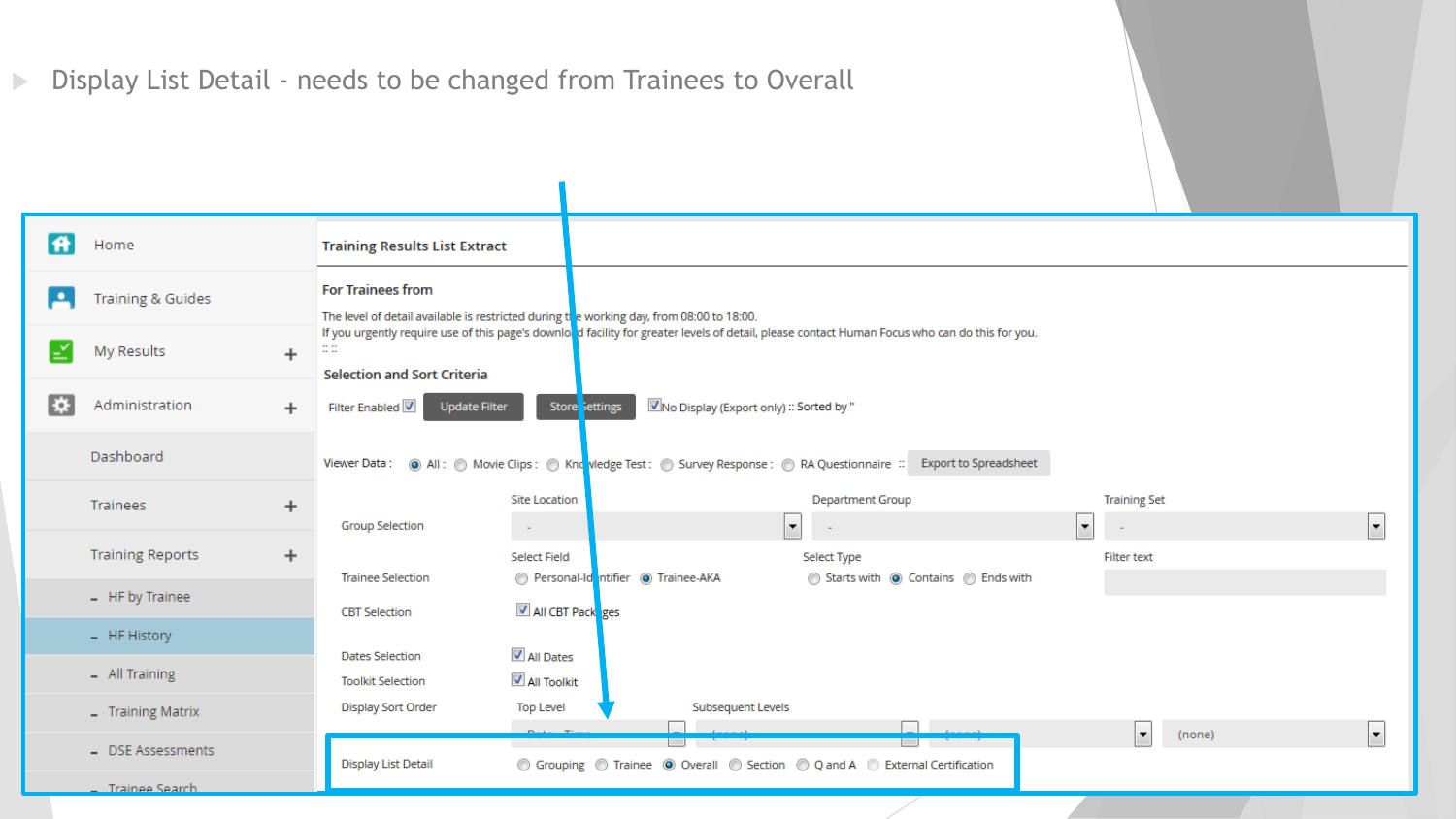**Dimetable 20 Step 20 A 20 Step 20 Step 20 Step 20 Step 20 Step 20 Step 20 Step 20 Step 20 Step 20 Step 20 Step 30 Step 20 Step 20 Step 20 Step 20 Step 20 Step 20 Step 20 Step 20 Step 20 Step 20 Step 20 Step 20 Step 20 Ste** This will save the filters you have put in place.

| A  | Home                         | <b>Training Results List Extract</b>                          |                                                                                                                              |                                                                                                                                                |                                             |    |  |  |  |  |
|----|------------------------------|---------------------------------------------------------------|------------------------------------------------------------------------------------------------------------------------------|------------------------------------------------------------------------------------------------------------------------------------------------|---------------------------------------------|----|--|--|--|--|
| ٠  | <b>Training &amp; Guides</b> | <b>For Trainees from</b>                                      | The level of detail available is restricted during the working day, from 08:00 to 18:00.                                     |                                                                                                                                                |                                             |    |  |  |  |  |
|    | My Results                   | $\mathbb{Z} \times \mathbb{Z}$<br>Selection and Sort Criteria |                                                                                                                              | If you urgently require une of this page's download facility for greater levels of detail, please contact Human Focus who can do this for you. |                                             |    |  |  |  |  |
| i. | Administration               | $\ddot{}$<br>Filter Enabled                                   | No Display (Export only) :: Sorted by "<br><b>Update Filter</b><br><b>Store Settings</b>                                     |                                                                                                                                                |                                             |    |  |  |  |  |
|    | Dashboard                    |                                                               |                                                                                                                              | Viewer Data: @ All: @ Movie Clips: @ Knowledge Test: @ Survey Response: @ RA Questionnaire :: Export to Spreadsheet                            |                                             |    |  |  |  |  |
|    | Trainees                     | $\ddot{}$<br><b>Group Selection</b>                           | <b>Site Location</b><br>$\sim$                                                                                               | <b>Department Group</b><br>$\blacksquare$                                                                                                      | <b>Training Set</b><br>$\blacktriangledown$ | ×. |  |  |  |  |
|    | <b>Training Reports</b>      | $\ddot{}$                                                     | <b>Select Field</b>                                                                                                          | Select Type                                                                                                                                    | <b>Filter text</b>                          |    |  |  |  |  |
|    | - HF by Trainee              | <b>Trainee Selection</b><br><b>CBT</b> Selection              | Personal-Identifier <sup>O</sup> Trainee-AKA<br>All CBT Packages                                                             | Starts with @ Contains @ Ends with                                                                                                             |                                             |    |  |  |  |  |
|    | - HF History                 |                                                               |                                                                                                                              |                                                                                                                                                |                                             |    |  |  |  |  |
|    | - All Training               | <b>Dates Selection</b><br><b>Toolkit Selection</b>            | All Dates<br>All Toolkit                                                                                                     |                                                                                                                                                |                                             |    |  |  |  |  |
|    | - Training Matrix            | <b>Display Sort Order</b>                                     | <b>Top Level</b><br><b>Subsequent Levels</b>                                                                                 |                                                                                                                                                |                                             |    |  |  |  |  |
|    | - DSE Assessments            | Display List Detail                                           | $\blacktriangledown$<br>Date - Time<br>(none)<br>© Grouping © Trainee © Overall © Section © Q and A © External Certification | $\blacktriangledown$<br>(none)                                                                                                                 | (none)                                      | ×. |  |  |  |  |
|    | Trainee Search               |                                                               |                                                                                                                              |                                                                                                                                                |                                             |    |  |  |  |  |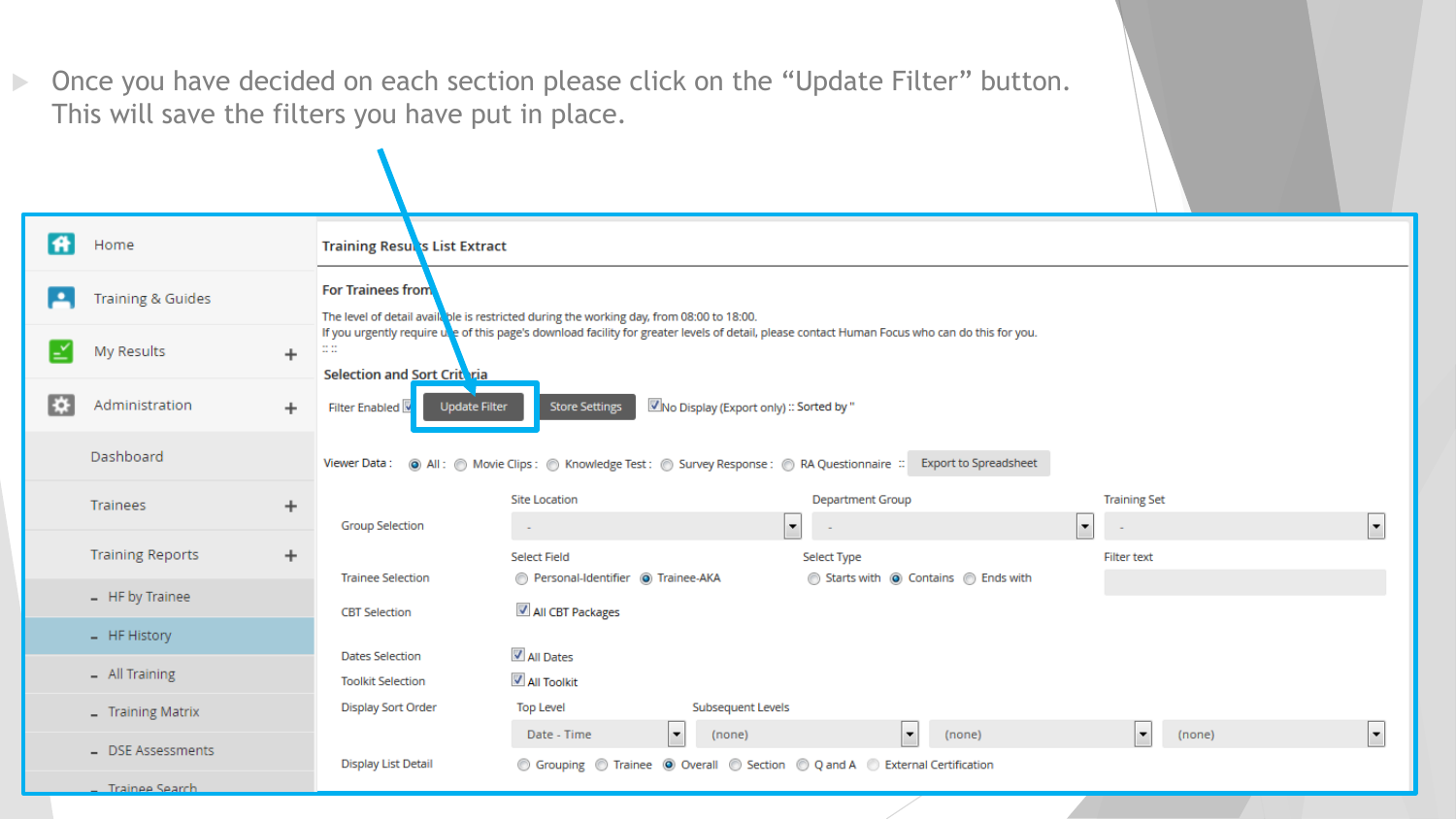- The system allows you to view the results on the system or export to spreadsheet. Please Note: the system will only show up to 1000 rows of information in the system, if the results go above this number you will only be able to export the information to a excel spreadsheet.
- Here is an example of what the report will be showing you if you leave the "Selection and Sort" Criteria" on "All". Please Note to view results on the system you will need to de tick the "No Display (Export Only)"

|   | Home                    |                                         | <b>Training Results List Extract</b> |                                                                                                                                                |                                    |                          |                          |  |  |  |  |  |
|---|-------------------------|-----------------------------------------|--------------------------------------|------------------------------------------------------------------------------------------------------------------------------------------------|------------------------------------|--------------------------|--------------------------|--|--|--|--|--|
|   | Training & Guides       |                                         | <b>For Trainees from</b>             | The level of detail available is restricted during the working day, from 08:00 to 18:00.                                                       |                                    |                          |                          |  |  |  |  |  |
|   | My Results              | $\mathbb{Z} \times \mathbb{Z}$<br>$\pm$ | <b>Selection and Sort Criteria</b>   | If you urgently require use of this page's download facility for greater levels of detail, please contact Human Focus who can do this for you. |                                    |                          |                          |  |  |  |  |  |
| ÷ | Administration          | $+$                                     | Filter Enabled V                     | Mo Display (Export only) :: Sorted by "<br><b>Store Settings</b><br>Update Filter                                                              |                                    |                          |                          |  |  |  |  |  |
|   | Dashboard               |                                         |                                      | <b>Export to Spreadsheet</b>                                                                                                                   |                                    |                          |                          |  |  |  |  |  |
|   | Trainees                | $\pm$                                   |                                      | <b>Site Location</b>                                                                                                                           | <b>Department Group</b>            | <b>Training Set</b>      |                          |  |  |  |  |  |
|   |                         |                                         | <b>Group Selection</b>               | $\sim$                                                                                                                                         | $\mathbf{r}$                       | $\overline{\phantom{a}}$ | $\blacktriangledown$     |  |  |  |  |  |
|   | <b>Training Reports</b> | $\pm$                                   |                                      | <b>Select Field</b>                                                                                                                            | Select Type                        | <b>Filter text</b>       |                          |  |  |  |  |  |
|   |                         |                                         | <b>Trainee Selection</b>             | Personal-Identifier <sup>O</sup> Trainee-AKA                                                                                                   | Starts with @ Contains @ Ends with |                          |                          |  |  |  |  |  |
|   | - HF by Trainee         |                                         | <b>CBT Selection</b>                 | All CBT Packages                                                                                                                               |                                    |                          |                          |  |  |  |  |  |
|   | - HF History            |                                         |                                      |                                                                                                                                                |                                    |                          |                          |  |  |  |  |  |
|   |                         |                                         | <b>Dates Selection</b>               | All Dates                                                                                                                                      |                                    |                          |                          |  |  |  |  |  |
|   | - All Training          |                                         | <b>Toolkit Selection</b>             | All Toolkit                                                                                                                                    |                                    |                          |                          |  |  |  |  |  |
|   | - Training Matrix       |                                         | <b>Display Sort Order</b>            | Subsequent Levels<br><b>Top Level</b>                                                                                                          |                                    |                          |                          |  |  |  |  |  |
|   | - DSE Assessments       |                                         |                                      | Date - Time<br>(none)<br>$\blacktriangledown$                                                                                                  | ▼<br>(none)                        | (none)<br>▾              | $\overline{\phantom{a}}$ |  |  |  |  |  |
|   |                         |                                         | Display List Detail                  | ◎ Grouping ◎ Trainee ◎ Overall ◎ Section ◎ Q and A ◎ External Certification                                                                    |                                    |                          |                          |  |  |  |  |  |
|   | <b>Trainee Search</b>   |                                         |                                      |                                                                                                                                                |                                    |                          |                          |  |  |  |  |  |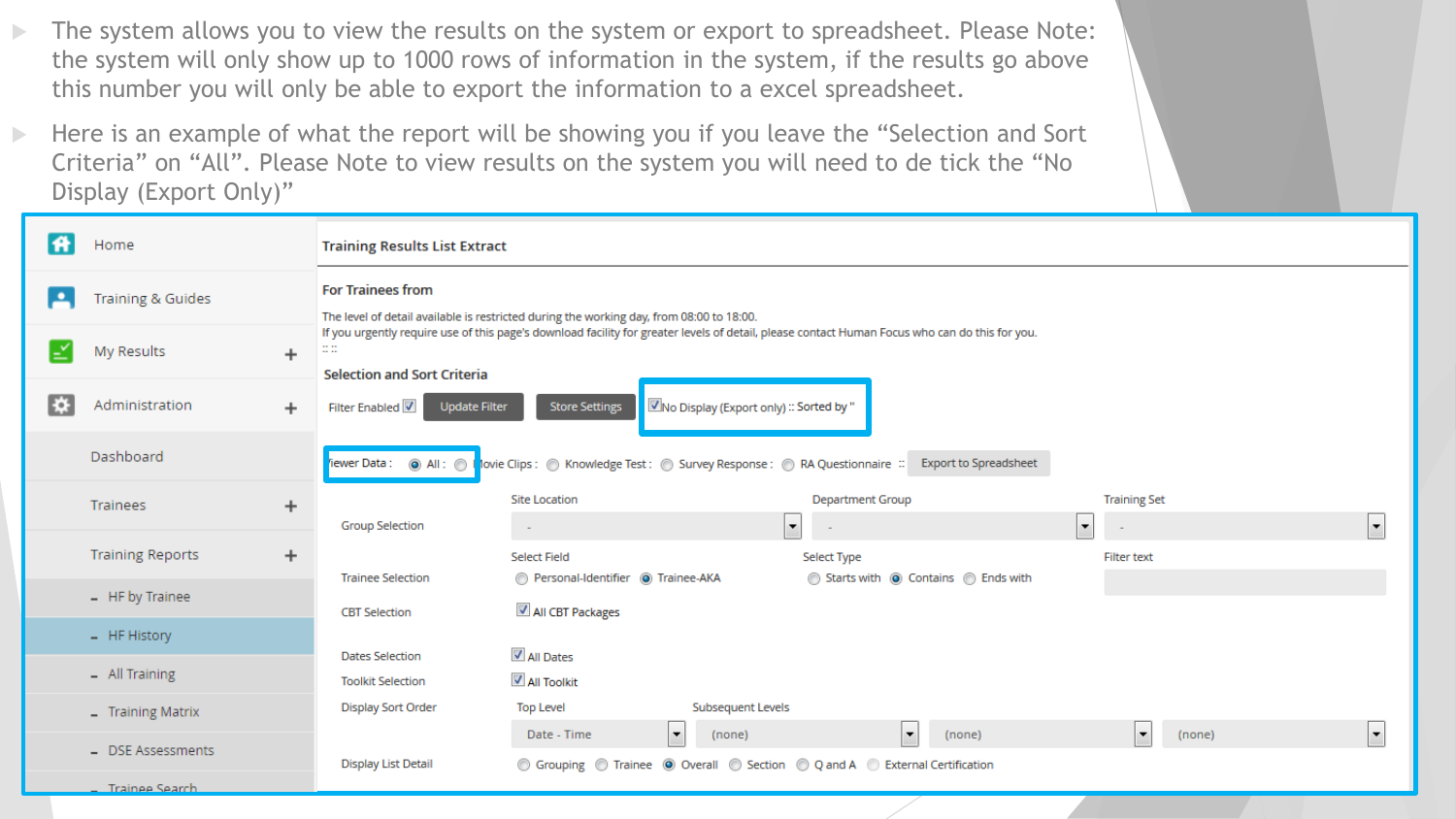▶ You will see that this shows you the "Knowledge Test Result" and "Movie Section" of the Training Module.

| <b>Trainee AKA</b>    | jump                      |        |                   |                                 |                             |                           |        |              |                                                       |               |
|-----------------------|---------------------------|--------|-------------------|---------------------------------|-----------------------------|---------------------------|--------|--------------|-------------------------------------------------------|---------------|
| <b>Paul Hardwicke</b> | top                       |        |                   |                                 |                             |                           |        |              |                                                       |               |
| Site/Location         | Department   Training Set |        | <b>Trainee WI</b> | <b>CBT</b><br><b>Identifier</b> | <b>Initial</b><br>Date/Time | Result<br><b>DateTime</b> | Answer | Quiz<br>Type | <b>Title</b>                                          | <b>Viewer</b> |
| Ireland               | ٠                         | $\sim$ | hardwicke003      | 741                             | 12/09/2016<br>12:29:08      | 12/09/2016<br>14:32:40    | Pass   | <b>Test</b>  | Fire Safety In Industry - What Everyone Needs To Know | Report        |
| Ireland               |                           | $\sim$ | hardwicke003      | 741                             | 12/09/2016<br>12:29:08      | 12/09/2016<br>14:28:30    | Done   | Movie        | Fire Safety In Industry - What Everyone Needs To Know | Report        |

If you then change the option to "Knowledge Test" this will filter down your report to show just the knowledge section of each result.

| Administration<br>÷     | $\div$    | a man an experience and an experi-                     | The level of detail available is restricted during the working day, from 08:00 to 18:00.<br>If you urgently require use of this page's download facility for greater levels of detail, please contact Human Focus who can do this for you. |                                                               |                     |                          |  |  |  |  |  |  |
|-------------------------|-----------|--------------------------------------------------------|--------------------------------------------------------------------------------------------------------------------------------------------------------------------------------------------------------------------------------------------|---------------------------------------------------------------|---------------------|--------------------------|--|--|--|--|--|--|
| Dashboard               |           | $\cdots$<br>$-1$<br><b>Selection and Sort Criteria</b> |                                                                                                                                                                                                                                            |                                                               |                     |                          |  |  |  |  |  |  |
| <b>Trainees</b>         | $\ddot{}$ | Filter Enabled V<br>Update Filter                      | <b>Store Settings</b>                                                                                                                                                                                                                      | MNo Display (Export only) :: Sorted by "                      |                     |                          |  |  |  |  |  |  |
| <b>Training Reports</b> | ÷         |                                                        | <b>Export to Spreadsheet</b><br>Viewer Data: (a) All: (b) Movie Cl ps: (c) Knowledge Test: (c) Lurvey Response: (c) RA Questionnaire:                                                                                                      |                                                               |                     |                          |  |  |  |  |  |  |
| - HF by Trainee         |           |                                                        | <b>Site Location</b>                                                                                                                                                                                                                       | <b>Department Group</b>                                       | <b>Training Set</b> |                          |  |  |  |  |  |  |
| - HF History            |           | <b>Group Selection</b>                                 |                                                                                                                                                                                                                                            | $\mathbf{r}$                                                  | ▾                   | $\overline{\phantom{a}}$ |  |  |  |  |  |  |
| $-$ All Training        |           | <b>Trainee Selection</b>                               | <b>Select Field</b><br>Personal-Identifier (a) Trainee-AKA                                                                                                                                                                                 | Select Type<br>Starts with $\odot$ Contains $\odot$ Ends with | <b>Filter text</b>  |                          |  |  |  |  |  |  |
| - Training Matrix       |           | <b>CBT Selection</b>                                   | All CBT Packages                                                                                                                                                                                                                           |                                                               |                     |                          |  |  |  |  |  |  |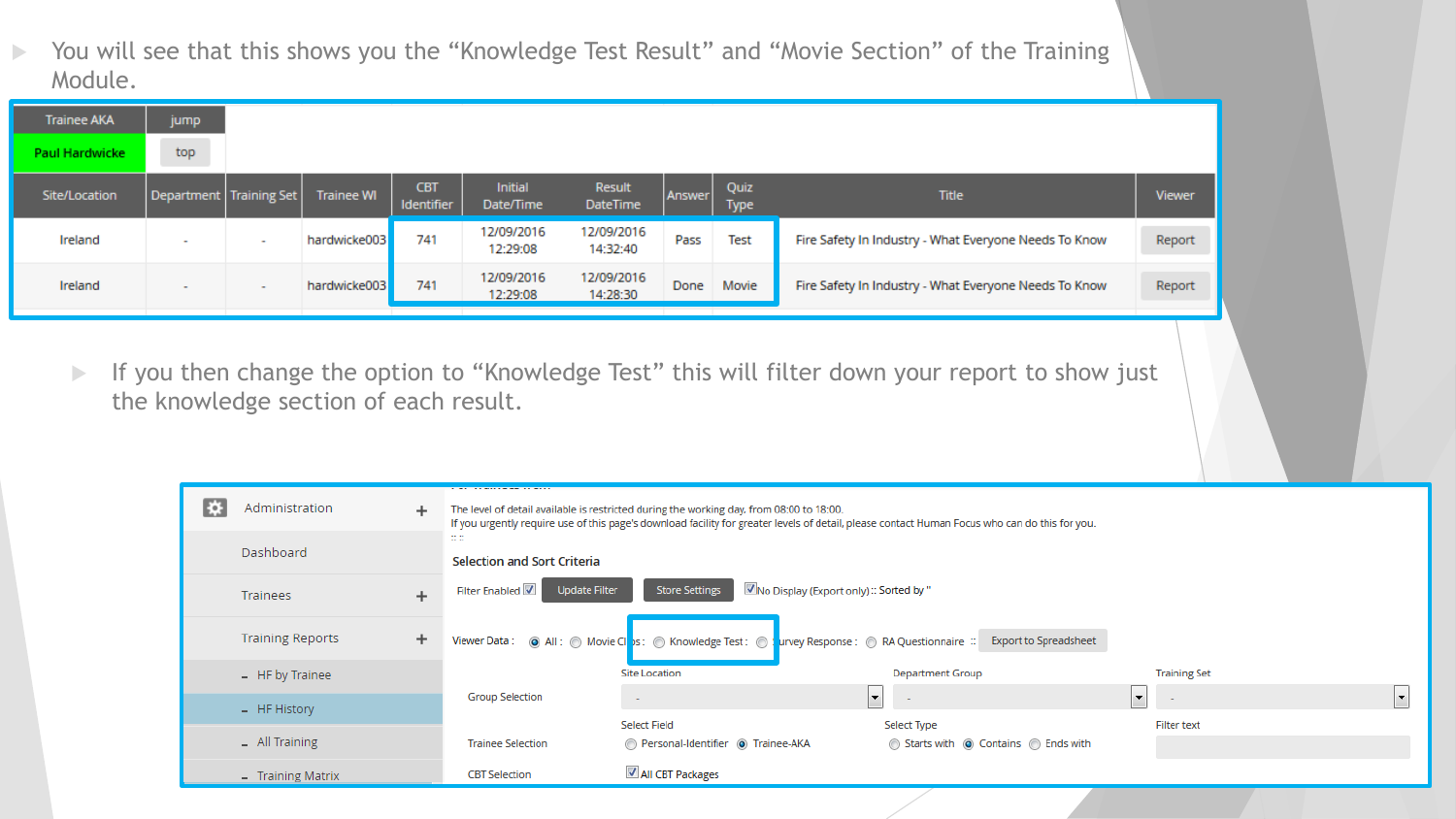At any stage you are able to export the information to an Excel Spreadsheet. The following sub menu will then appear...

Click "OK" and a spreadsheet will download showing all information

|    | <b>HUMAN FOCUS</b>           | $=$<br>Select Language<br>Powered by Google Translate<br>▾<br>Stuart Robins, Human Focus International Ltd                                                                                                                                                                                                                                             | Logout |  |  |  |  |  |
|----|------------------------------|--------------------------------------------------------------------------------------------------------------------------------------------------------------------------------------------------------------------------------------------------------------------------------------------------------------------------------------------------------|--------|--|--|--|--|--|
| A  | Home                         | <b>Training Results List Extract</b>                                                                                                                                                                                                                                                                                                                   |        |  |  |  |  |  |
|    | <b>Training &amp; Guides</b> | <b>For Trainees from</b><br>The level of detail available is restricted during the working day, from 08:00 to 18:00.<br>If you urgently require use of this page's download facility for greater levels of detail, please contact Human Focus who can do this for you.<br>Start:11-Oct-2016 04:36:58.451 :: Middle:04:36:58.482 :: Finish:04:36:58.482 |        |  |  |  |  |  |
|    | My Results<br>$\div$         |                                                                                                                                                                                                                                                                                                                                                        |        |  |  |  |  |  |
| ₹¢ | Administration               | <b>Selection and Sort Criteria</b><br>$\ddot{}$<br>$\mathbf{x}$<br>Filter Enabled<br>Opening ReportList_Results20161011.csv                                                                                                                                                                                                                            |        |  |  |  |  |  |
|    | Dashboard                    | You have chosen to open:<br><b>Export to Spreadsheet</b><br>Viewer Data:<br>岛 ReportList_Results20161011.csv                                                                                                                                                                                                                                           |        |  |  |  |  |  |
|    | Trainees                     | which is: Microsoft Excel Comma Separated Values File (21.0 KB)<br>$\ddot{}$<br><b>Training Set</b><br><b>Group</b><br>from: https://www.humanfocus.org.uk<br><b>Group Selectio</b><br>$\blacktriangledown$                                                                                                                                            |        |  |  |  |  |  |
|    | <b>Training Reports</b>      | $\ddot{}$<br>What should Firefox do with this file?<br><b>Filter text</b>                                                                                                                                                                                                                                                                              |        |  |  |  |  |  |
|    | - HF by Trainee              | ◉ Contains ⓒ Ends with<br><b>Trainee Selecti</b><br>Microsoft Excel (default)<br>O Open with<br>▾                                                                                                                                                                                                                                                      |        |  |  |  |  |  |
|    | - HF History                 | <b>CBT Selection</b><br>Save File<br>Month:<br>Year:                                                                                                                                                                                                                                                                                                   |        |  |  |  |  |  |
|    | $-$ All Training             | Do this automatically for files like this from now on.<br><b>Dates Selectio</b><br>$\overline{\phantom{a}}$<br>(other)<br>$\bar{\mathbf{v}}$<br>2001                                                                                                                                                                                                   |        |  |  |  |  |  |
|    | - Training Matrix            | Year: 3 Year<br>OK<br>Cancel                                                                                                                                                                                                                                                                                                                           |        |  |  |  |  |  |
|    | - DSE Assessments            | -Aug-2016<br><b>Finish Date</b><br>11-Oct-2016                                                                                                                                                                                                                                                                                                         |        |  |  |  |  |  |